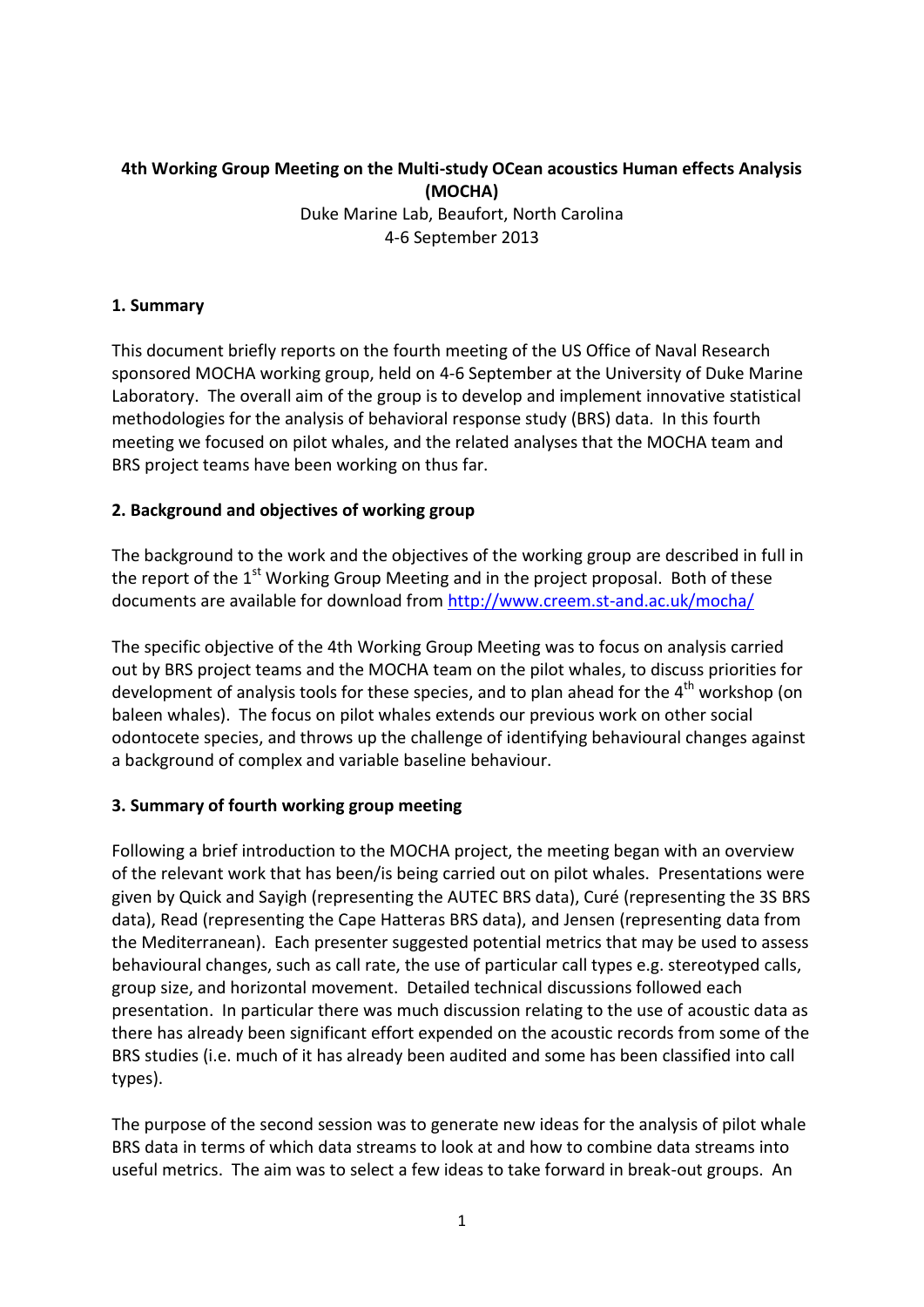extensive list of ideas was generated and two were chosen for further development during the meeting:

- Developing a tool to examine, in detail, the 30 seconds before, during and after a playback or after each sound transmission in a ramp-up sequence (30 seconds relates to duration of playback in Cape Hatteras experiments); then, considering methods to assess the significance of any change-points identified in these fine-scale snapshots.

-Investigating the correlation between call rate and behaviour from (visual) behavioural observations to try to understand the context of calls.

Two groups were set up to work on these ideas over the course of an afternoon. Both groups were very productive and it was agreed that we will take forward the ideas and continue development as part of technical group meetings.

The MOCHA team are particularly interested in developing state-based methods for pilot whales, and odontocete species in general. We therefore spent a session reviewing the progress made by MOCHA and by individual BRS projects. MOCHA presented the latest developments on a Hidden Markov Model (HMM) that is being developed for application to BRS type data to allow us to look at behavioural states from tag or focal follow data and look at transition probabilities between states in the presence of covariates (e.g. acoustic exposure). We also presented a non-hidden state-space model being applied to sperm whale dive data. There was interest in applying the latter to existing pilot whale datasets. Isojunno presented a HMM model that has been applied to 3S sperm whale dive behaviour data and again there was discussion about how to use the same approach on pilot whale data. Finally Bowers presented an update on progress with fitting state-space models to pilot whale data with a multinomial logit. Detailed technical discussions followed each presentation.

We held a summary discussion session identifying priorities for development over the coming months.

The final session focussed on plans for the 5<sup>th</sup> working group meeting on baleen whales which will be hosted by Cascadia Research Collective and the SOCAL project in Olympia, Washington in March 2014. The 3S and SOCAL project teams presented the data they hold on baleen whales and the analysis they have conducted and plan for the near future. In addition, we have invited the BRAHSS project (Behavioural Response of Australian Humpback whales to Seismic Surveys) to attend the baleen whale working group meeting and Harris presented an overview of the BRAHSS project and data on their behalf. It was agreed overall that there should be a coordination of efforts over the coming months in the lead-up to the baleen whale meeting. Unlike most of the working group meetings to date, we are now in a situation where for this species group there is a good sample size for some species (humpback and blue whale in particular) and analysis is well underway within individual project teams. Finally, it was agreed that the format of the pilot whale working group meeting had worked well and the development sessions were enjoyed by all, so we will allow time for more of these development sessions at the baleen whale meeting.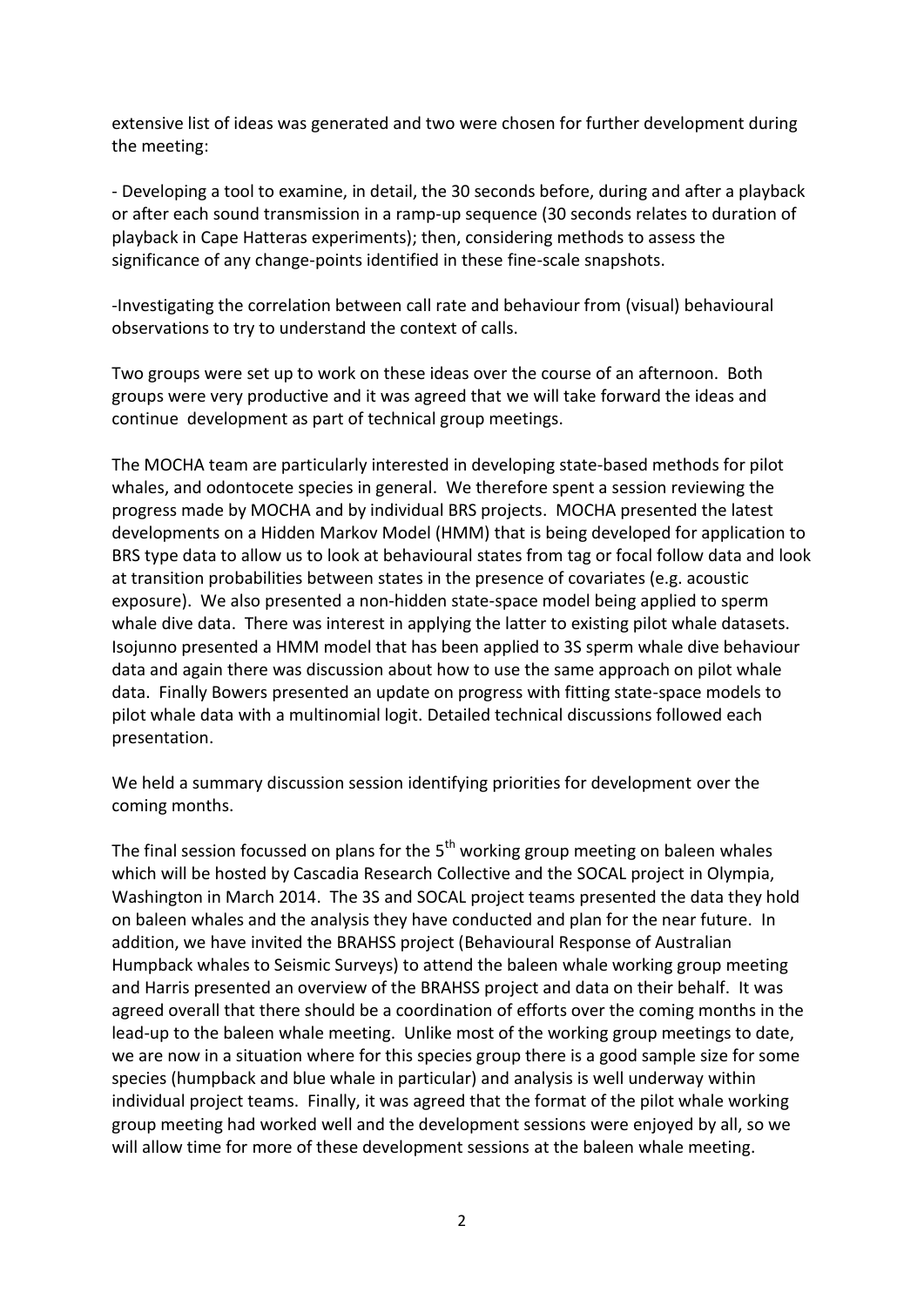#### **4. Acknowledgements**

We would like to acknowledge that, although the MOCHA project itself is funded by the US Office of Naval Research, we rely on the participation of the working group members whose time and efforts are kindly supported by a wide range of institutes and funders.

#### **Appendix 1 – 4th working group meeting attendees**